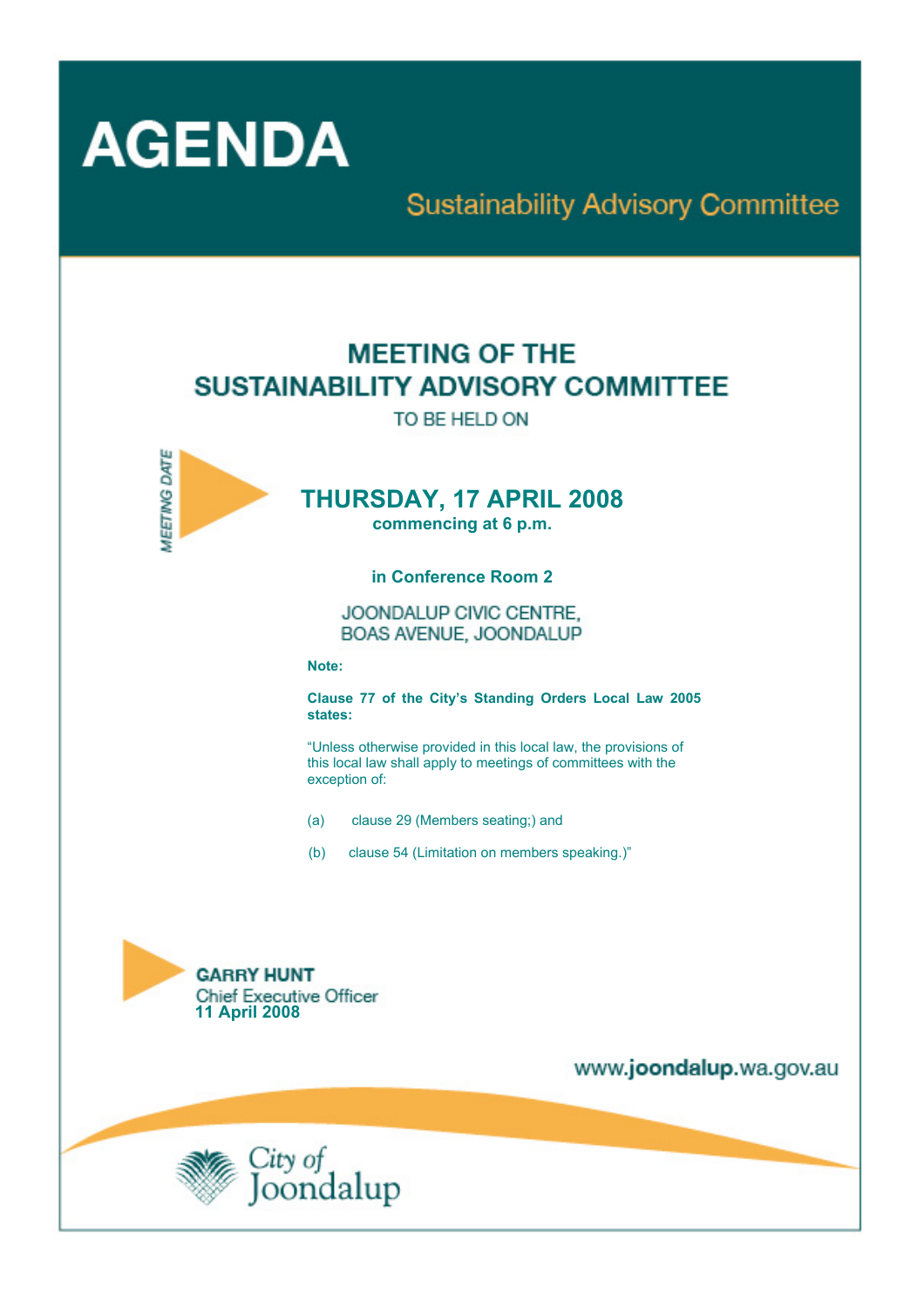# **CITY OF JOONDALUP**

Notice is hereby given that a meeting of the **SUSTAINABILITY ADVISORY COMMITTEE** will be held in Conference Room 2, Joondalup Civic Centre, Boas Avenue, Joondalup on **Thursday, 17 April 2008** commencing at **6 p.m.** 

GARRY HUNT Chief Executive Officer **Joondalup** 11 April 2008 Western Australia

# **AGENDA**

#### **Committee Members**

Cr Brian Corr **Presiding Person** Cr Albert Jacob Cr Russ Fishwick

Cr Mike Norman Deputy Presiding Person

Mr Steve Magyar **Community Representative** Mr Rainer Repke **Community Representative** Mr Alan Green **Community Representative** Mr Brett Dorney **Community Representative** Mr John Chester **Community Representative**<br>Vacant Community Representative Community Representative Vacant Vacant Community Representative Vacant Vacant Community Representative

#### *Terms of Reference*

- ¾ *To recommend to the City of Joondalup Council on policy, advice and appropriate courses of action that promote sustainability, which is (1) environmentally responsible, (2) socially sound and (3) economically viable*
- ¾ *To provide advice to Council on items referred to the Committee from the City of Joondalup administration*

# **DECLARATION OF OPENING**

# **APOLOGIES/LEAVE OF ABSENCE**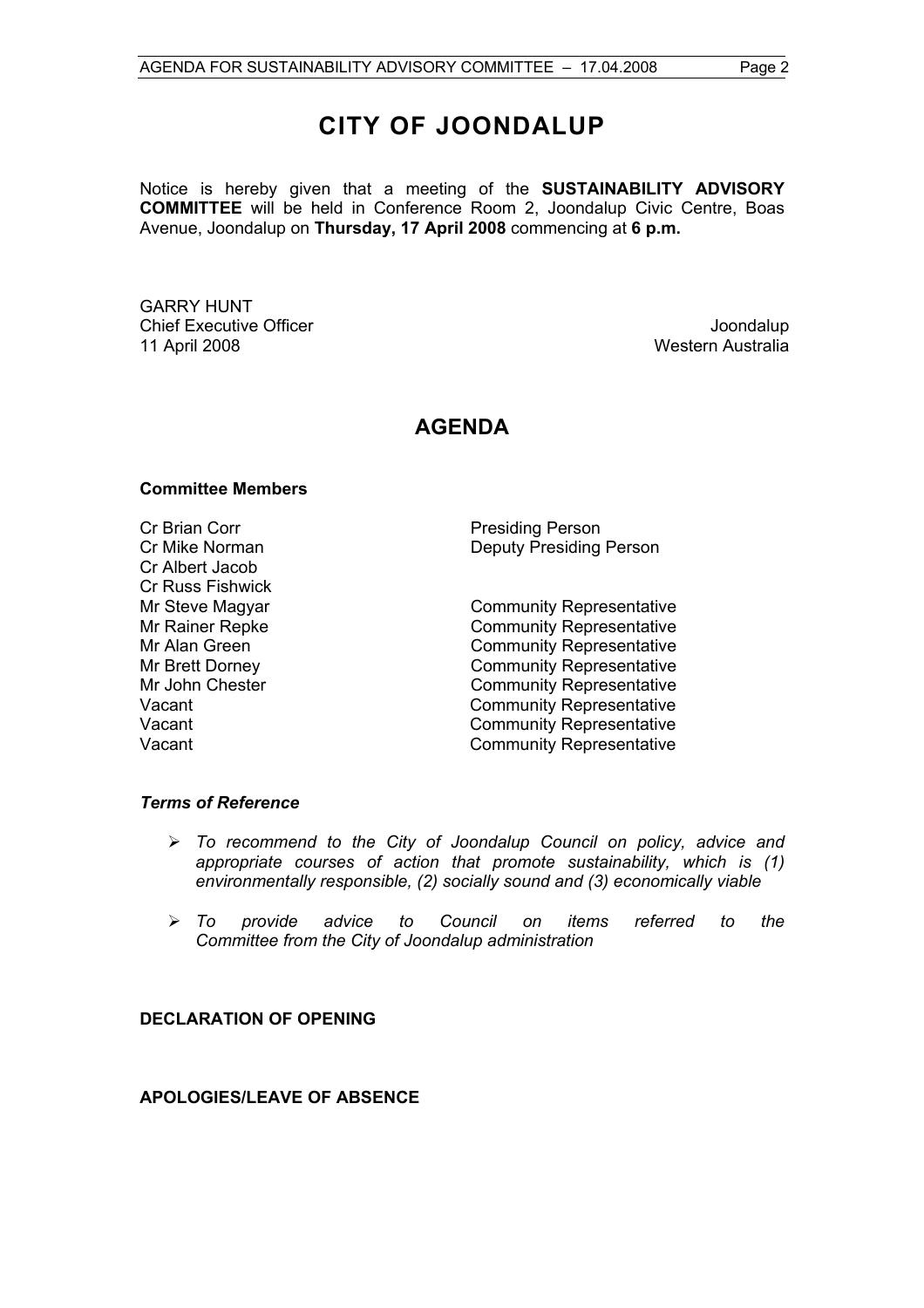#### **CONFIRMATION OF MINUTES**

MINUTES OF THE SUSTAINABILITY ADVISORY COMMITTEE HELD 21 FEBRUARY 2008

#### **RECOMMENDATION**

**That the minutes of the meeting of the Sustainability Advisory Committee held on 21 February 2008 be confirmed as a true and correct record.** 

**ANNOUNCEMENTS BY THE PRESIDING PERSON WITHOUT DISCUSSION** 

#### **DECLARATIONS OF INTEREST**

**IDENTIFICATION OF MATTERS FOR WHICH THE MEETING MAY SIT BEHIND CLOSED DOORS** 

**PETITIONS AND DEPUTATIONS** 

#### **REPORTS**

| ltem 1            | <b>Presentation on City of Joondalup's</b><br><b>Environmental Initiatives [00906]</b>                         |         |  |  |  |
|-------------------|----------------------------------------------------------------------------------------------------------------|---------|--|--|--|
| ltem 2            | Replacement of Mercury Vapour lamps with<br>energy efficient lamps as part of the maintenance<br>cycle [59091] | Page 7  |  |  |  |
| Item <sub>3</sub> | Incentives for fuel efficient vehicles [59091]                                                                 | Page 13 |  |  |  |

**MOTIONS OF WHICH PREVIOUS NOTICE HAS BEEN GIVEN** 

**REQUESTS FOR REPORTS FOR FUTURE CONSIDERATION** 

**CLOSURE**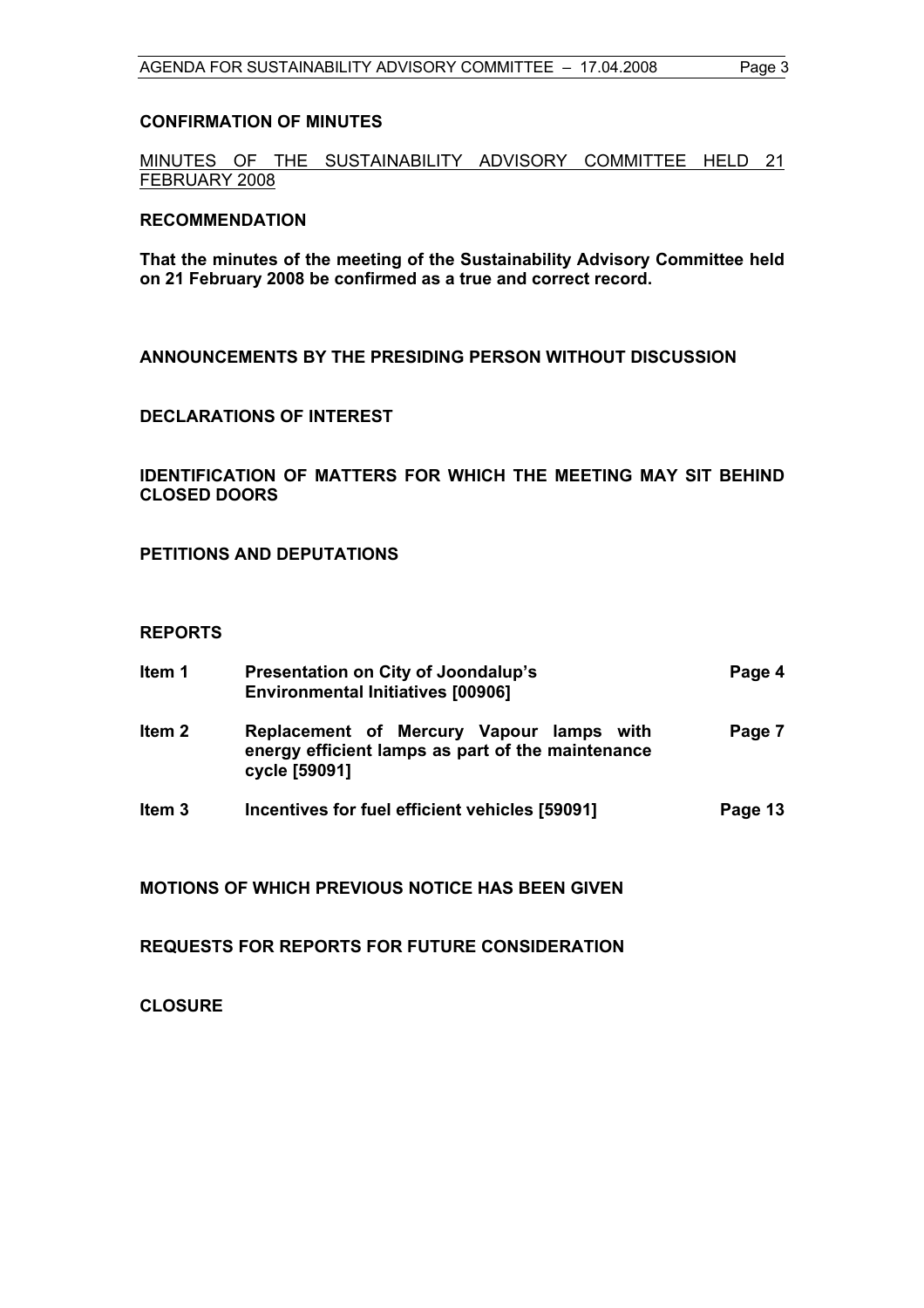# **ITEM 1 PRESENTATION ON CITY OF JOONDALUP'S ENVIRONMENTAL INITIATIVES [00906]**

**WARD:** All

**RESPONSIBLE** Mr Ian Cowie **DIRECTOR:** Governance and Strategy

#### **PURPOSE/ EXECUTIVE SUMMARY**

The purpose of this presentation is to provide members of the Sustainability Advisory Committee with an overview of the City of Joondalup's environmental initiatives and their current status.

#### **BACKGROUND**

The first meeting of the re-established Sustainability Advisory Committee meeting was held on 21 February 2008.

In September of 2007 Council endorsed the City's Environment Plan 2007- 2011 and the City's Greenhouse Action Plan 2007 – 2010. In the past six months significant progress has been made on the implementation of these plans and a range of environmental initiatives.

# **DETAILS**

An overview will be provided on the City's: Environment Plan, Greenhouse Action Plan and other key plans in development. Key initiatives that will be presented include:

- ICLEI Cities for Climate Protection Program;
- ICLEI Water Campaign and DOW Water Conservation Plan;
- Lake Goollelal Stormwater upgrade (DEH community water grants);
- ICLEI Local Action for Biodiversity project;
- Eco Business Program (Aus Industry Partnership funding);
- Yellagonga Integrated Catchment Management project (partnership COJ & COW);
- TravelSmart (partnership COJ & DPI);
- Living Smart (partnership COJ & DPI).

A copy of the City's Environment Plan and Greenhouse Action Plan will be provided.

#### **Link to Strategic Plan:**

Key Focus Area Natural Environment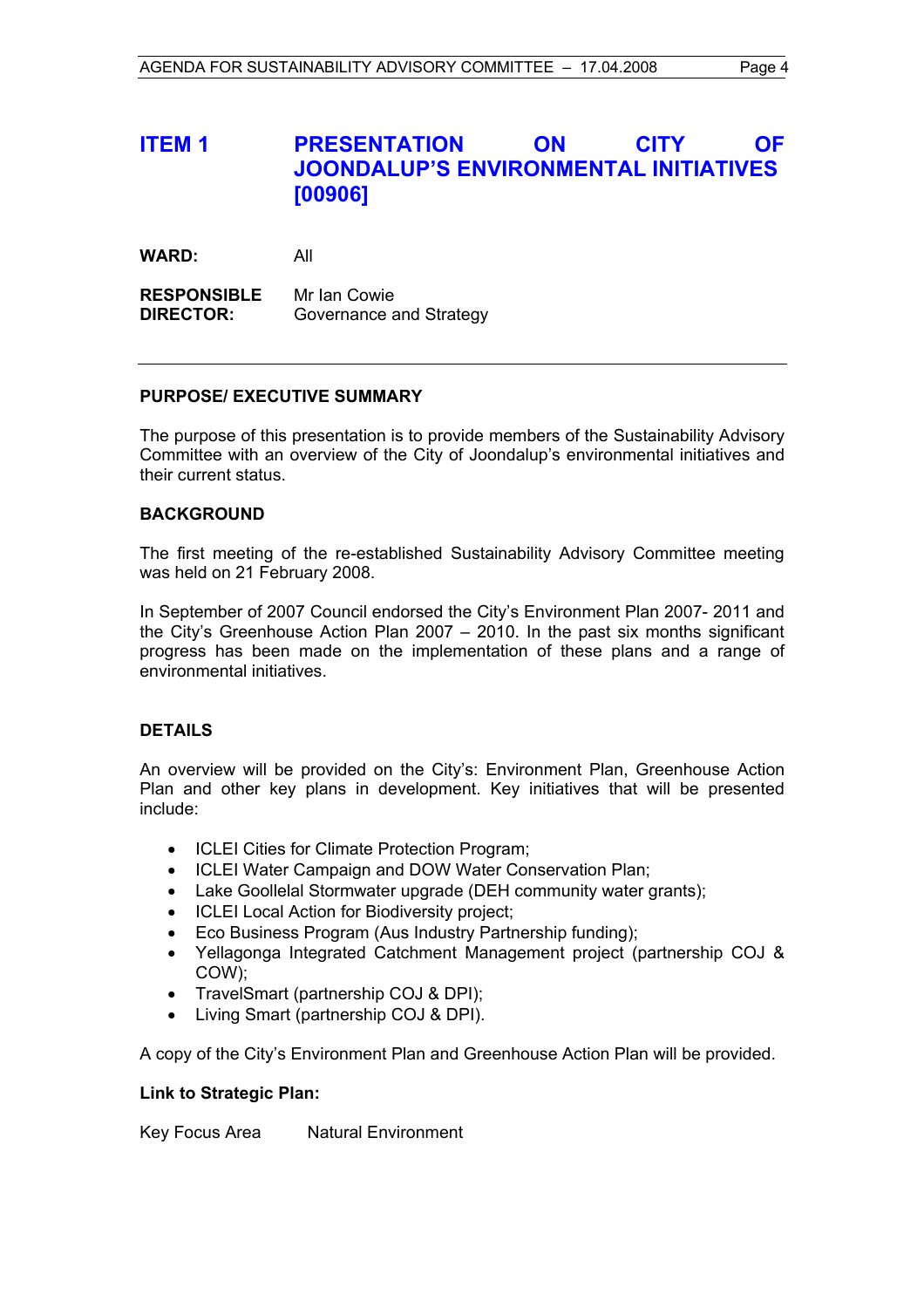Objective 1 To ensure the City's natural environmental assets are preserved, rehabilitated and maintained.

Objective 2 To engage proactively with the community and other relevant organisations in the preservation of the City's natural assets.

# **Legislation – Statutory Provisions:**

Not Applicable.

# **Risk Management considerations:**

Not Applicable.

# **Financial/Budget Implications:**

Not Applicable.

# **Policy implications:**

Not Applicable.

# **Regional Significance:**

Not Applicable.

# **Sustainability implications:**

Not Applicable.

# **Consultation:**

Not Applicable.

# **COMMENT**

Given the significant progress the City has made recently in addressing environmental issues and that the SAC committee has recently been re-established with new members, it is appropriate that the committee is given an overview of the City's current environmental initiatives and their status.

# **ATTACHMENTS**

- Attachment 1 City of Joondalup Environment Plan 2007 2011 *(will be provided separately)*
- Attachment 2 City of Joondalup Greenhouse Action Plan 2007 2010 *(will be provided separately)*

# **VOTING REQUIREMENTS**

Simple Majority.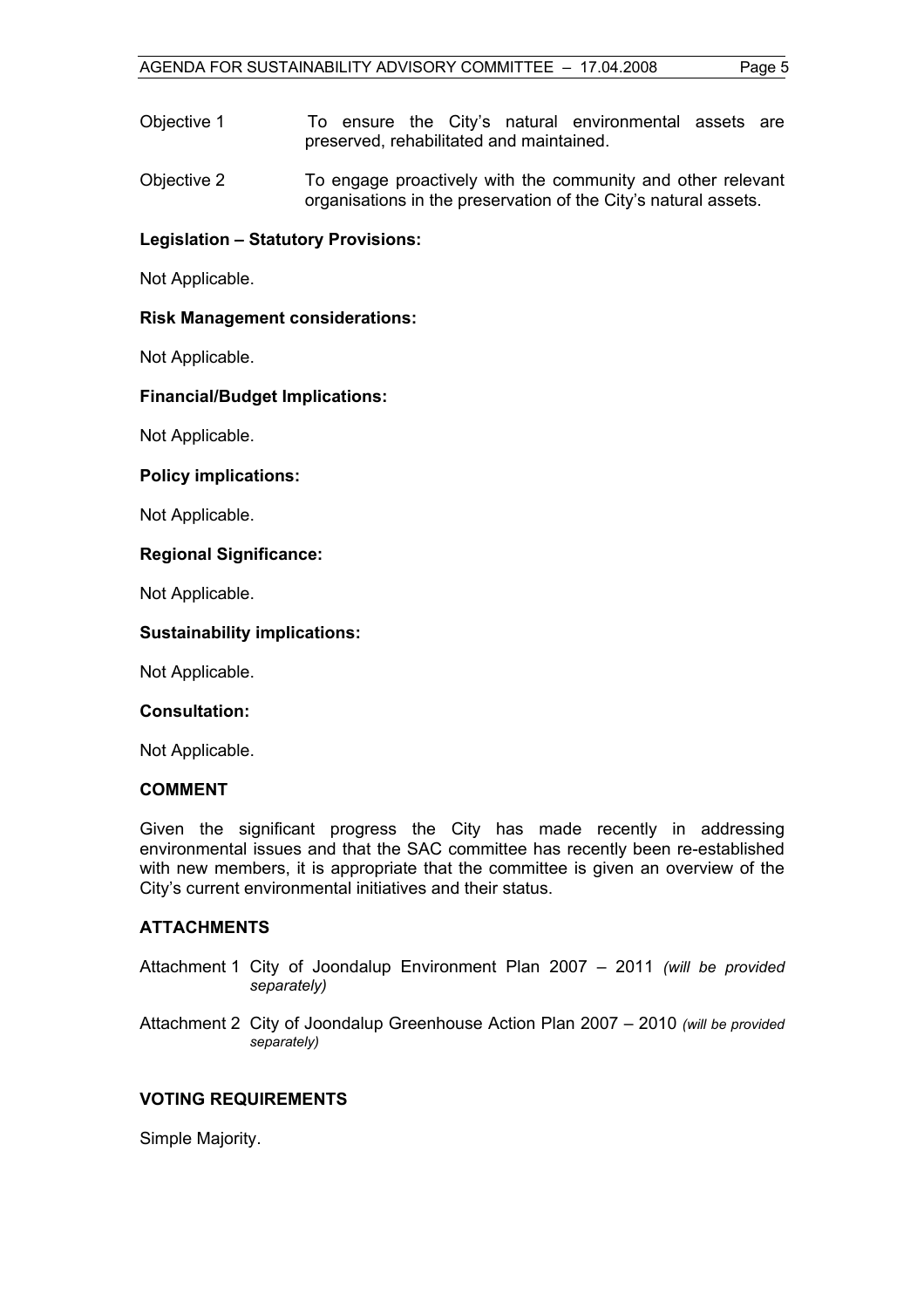### **RECOMMENDATION**

**That the Sustainability Advisory Committee NOTES the presentation provided on the City's environmental initiatives.**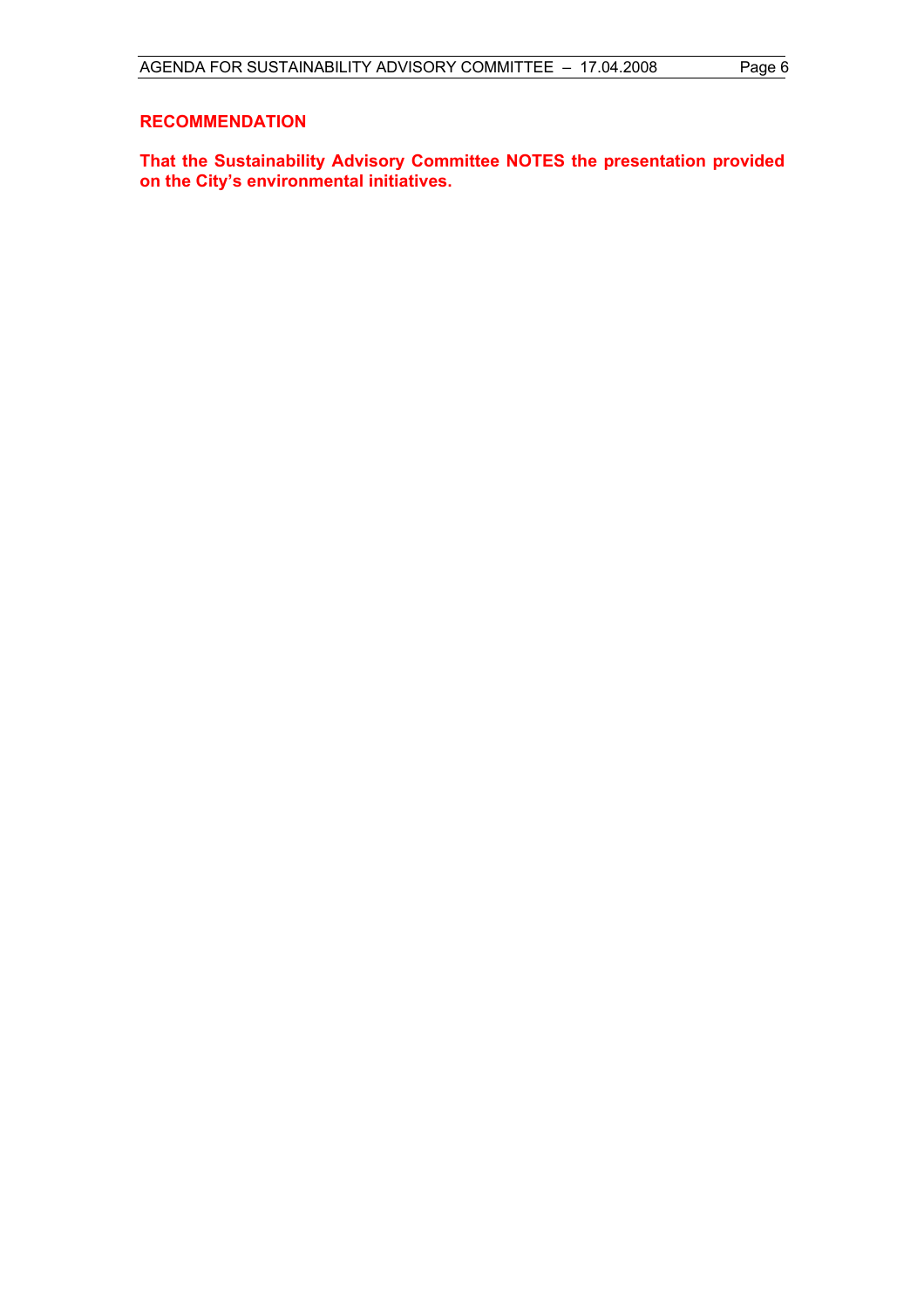# **ITEM 2 REPLACEMENT OF MERCURY VAPOUR LAMPS WITH ENERGY EFFICIENT LAMPS AS PART OF THE MAINTENANCE CYCLE [59091]**

**WARD:** All

**RESPONSIBLE** Mr Ian Cowie **DIRECTOR:** Governance & Strategy

# **PURPOSE/ EXECUTIVE SUMMARY**

To provide the Sustainability Advisory Committee with an overview of the feasibility of replacing mercury vapour lamps with appropriate energy efficient lamps as part of the maintenance cycle.

#### **BACKGROUND**

At the Sustainability Advisory Committee meeting held on 21 February 2008 a report on the South Australian Strategic Action Planning Guide for Sustainable Public Lighting was provided to the Sustainability Advisory Committee for their comment and review

In response the Sustainability Advisory Committee moved the following recommendations:

- 1 *Requests Council to monitor developments on high powered LED and defers making a decision until those developments occur;*
- *2 Requests Council to investigate and report on the feasibility of replacing mercury vapour lamps with appropriate energy efficient lamps in the maintenance cycle taking into account colour rendition;*
- *3 Encourages the City of Joondalup to take a leading role in encouraging the Western Australian Local Government Association to renegotiate better quality street lighting and improve safety and energy efficiency.*

The City will continue to monitor development in LED lighting (recommendation one) and has written to the Western Australian Local Government Association (WALGA) through the North Metro Zone requesting that WALGA takes a proactive approach to negotiating more efficient street lighting with Western Power (recommendation three). This report is in response to recommendation two above.

# **DETAILS**

While local government is responsible for the provision of street lighting in Western Australia, Western Power owns, operates and maintains the street lighting network on behalf of local government. This is true for the majority of the City of Joondalup although there are small pockets of areas where the City or developer has installed and maintains street lighting (Attachment 1 refers).

Opportunities for replacing mercury vapour lamps with appropriate energy efficient lamps as part of the maintenance cycle are described below.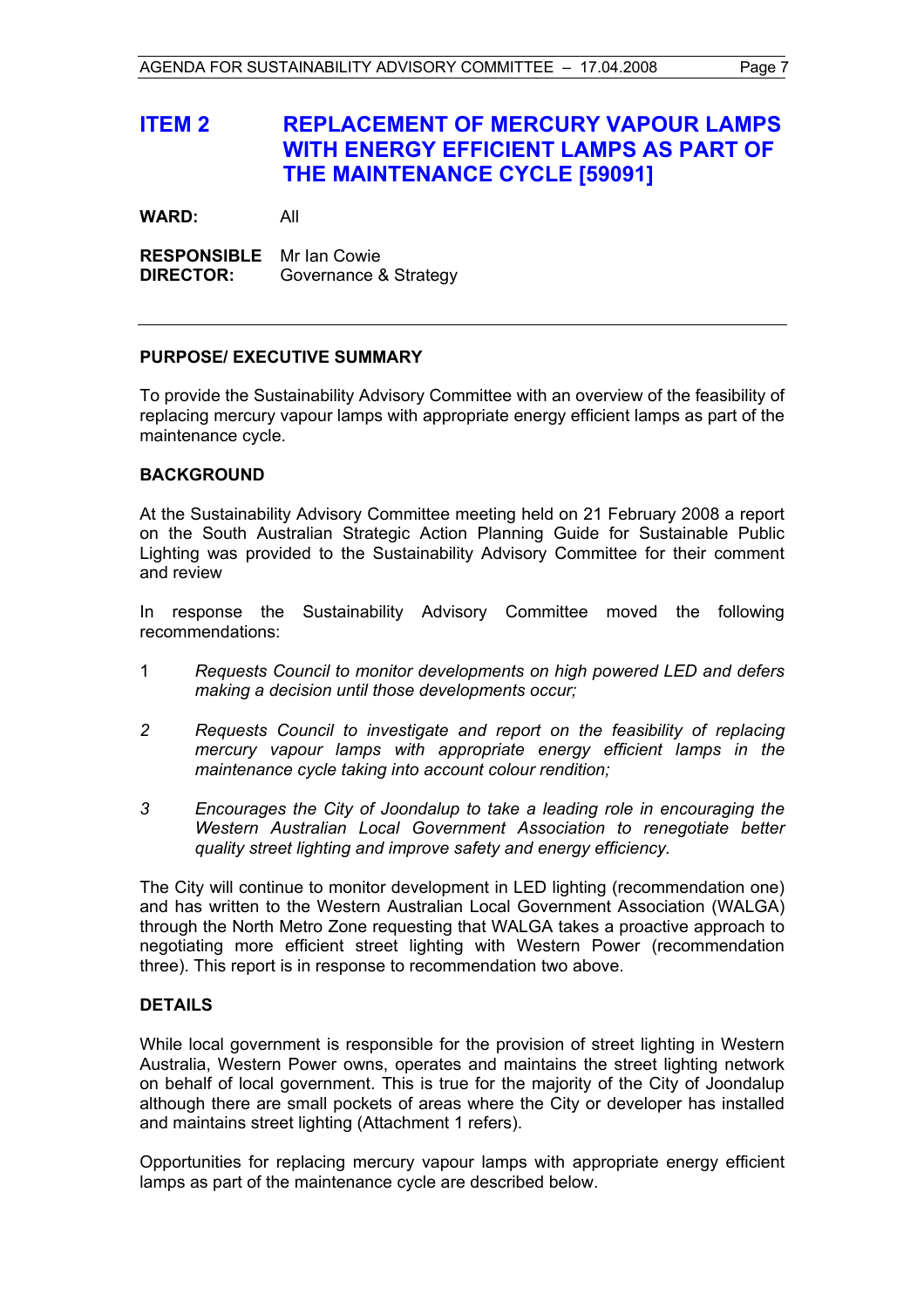### **Issues and options considered:**

#### Options for Lighting based on Energy Efficiency and Safety

Mercury Vapour Lamps are used for most street lighting in Western Australia and have proven to be reliable. However the fittings that were initially used for mercury vapour lamps do not now comply with current Australian standards and are no longer used by Western Power. There are now newer fittings that use mercury vapour lamps in a more efficient manner and comply with Australian Standards but these would still not be considered truely energy efficient.

The future is likely to lie with a combination of compact fluorescent, metal halide and high pressure sodium lamps that are typically twice as efficient as Mercury Vapour Lamps. As the technology further develops, Light Emitting Diodes (LED's) are also a possibility.

Compact Fluorescent Lamps and fittings give a "white light", have excellent colour rendering and have a good efficiency and life span.

Metal Halide fittings have good colour rendition giving off a white light and are more energy efficient than Mercury Vapour Lamps.

High Pressure Sodium Lamps are lamps with a distinctive yellow colour and poor colour rendition and are commonly used on arterial roads and freeways where lighting for security is not an issue. *(Colour rendition is where the colour appearance of objects are graded under different lights in the scale of 100 for sunlight).* 

Low Pressure Sodium Lamps have been rarely used (occasionally on pedestrian crossings) and are unlikely to be used in the future as they are mono-chromatic and have no colour rendition.

The ability of all these lamps to meet Australian standards depends on the type of fitting it is placed into and the height and spacing of the pole it is placed onto. This varies across the City dependent on when the street lighting was installed. Any solution to achieve Australian Standards will have to be customised to suit that particular area and that may change even within a suburb.

#### Western Power Bulk Lamp Replacement Program

The Bulk Lamp Replacement (BLR) program is configured on a 4 yearly lamp replacement basis for mercury vapour and 3 years for metal halide. Mercury vapour lamps are replaced every 4 years because of their lack of efficiency after 4 years. For example an 80W mercury vapour lamp would still be operating after 8-10 years putting out just 10% of its light output but still consuming 80W of energy. Metal Halide is replaced after three years as its output falls away quickly after that time and the lamp starts to flicker off and on. High Pressure Sodium lamps are not part of the BLR because of their long life and high output till end of life. Instead they are spot replaced as they fail.

The BLR is done suburb by suburb across two sectors in the City, see Attachment 1. It is done in this way to achieve efficiency in the use of contractors, elevating platforms, cherry pickers and traffic control. The BLR only works when a large number of similar type lamps in one area are replaced. To replace lamps one by one is very expensive.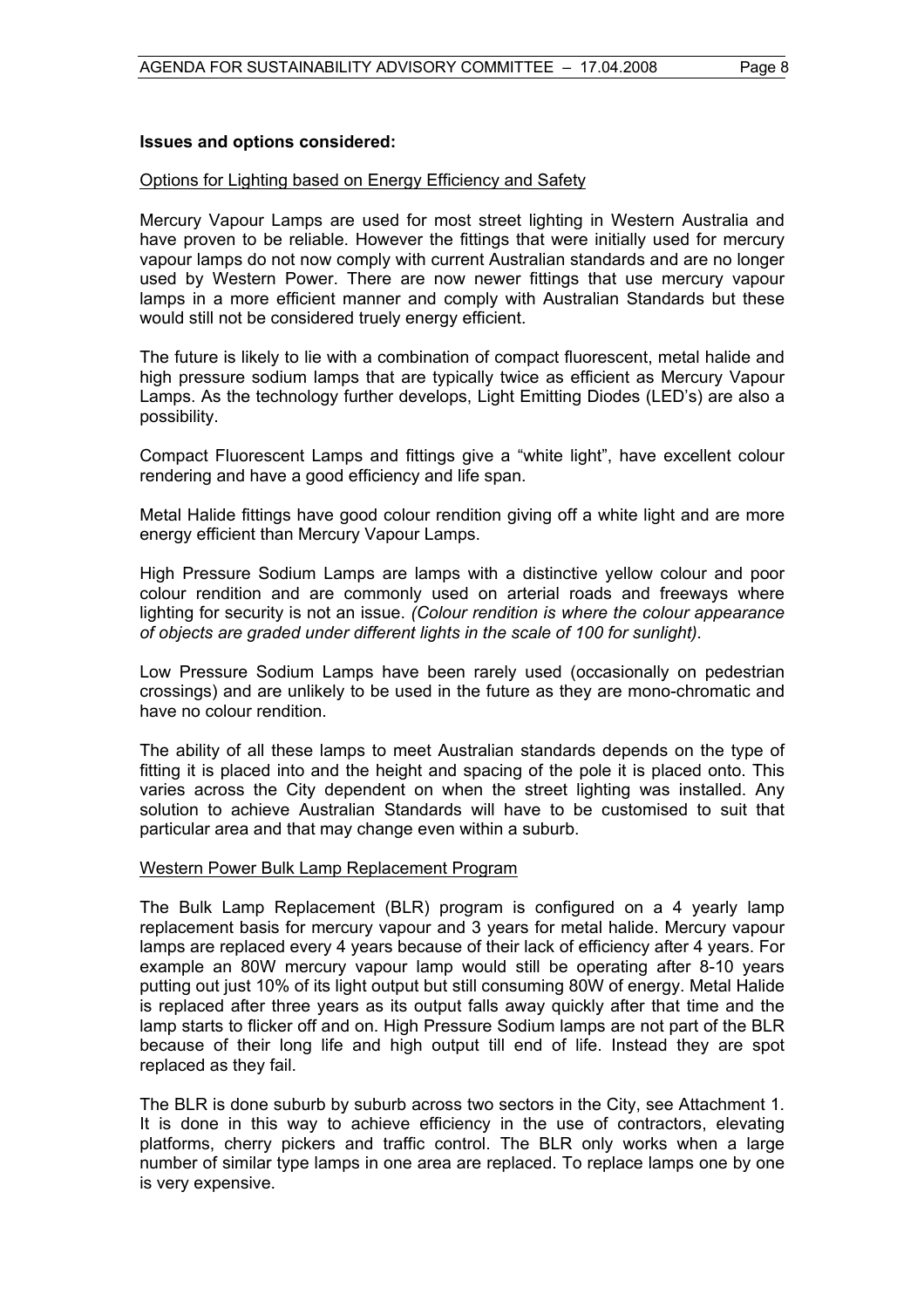Currently fluorescent lamps such as compact fluorescent and T5 fluorescent lamps are not a part of Western Power's available stock.

#### Using Energy Efficient lamps within the BLR program

The BLR program is controlled by Western Power and a local government does not have the power to change it or to make Western Power change it. Thus replacing the current mercury vapour lamps with more energy efficient light as part of the BLR program could only be done with Western Power's approval.

Western Power is unlikely to give their approval because:

- It is a lot more expensive (see details below);
- Western Power would have to increase the frequency of the BLR from 4 years to 3 years;
- Currently Western Power only have a small range of lamps in their stock. This allows them to purchase large numbers at cost effective prices. If across the metropolitan area there were lots of different types of lamps used, Western Power would have to have a large range of luminaires but in smaller quantities and this would affect their ability to purchase stock at lower cost;
- The City of Joondalup is only a small proportion of the area that Western Power manages and it would not be considered a high priority for them;
- It may create expectations from other local governments who wish to improve their street lighting before Western Power is prepared to deal with the issue at a large scale.

If Western Power was to agree it is highly likely that the City would have to meet the full costs including the cost of the lamps, upgrade of fittings and installation.

It is not currently possible to replace a mercury vapour lamp with another energy efficient lamp without upgrading the fitting. This means that if energy efficient lighting was to be installed through the BLR program it would require a significant initial outlay to upgrade all the light fittings across the City of Joondalup.

The Table below details what it would cost to upgrade lighting from mercury vapour to other types of energy efficient lighting. The cost is based on the 13, 958 lamps which are provided throughout the City. The total cost across the City of Joondalup in the initial year includes the cost of the lamp, the upgrade of the fitting, and the installation. The ongoing replacement cost does not include the upgrade of the fitting as this is a once-off cost. The cost of upgrading the fitting has been estimated at \$500 but could cost anywhere between \$500 and \$1000. This \$500 amount is a conservative estimate.

| Lamp type     | 80W     | 42W         | 2 * 24W T5  | 70W Metal | 50W<br>High | 70W<br>High |  |
|---------------|---------|-------------|-------------|-----------|-------------|-------------|--|
|               | Mercury | Compact     | Fluorescent | Halide    | Pressure    | Pressure    |  |
|               | vapour  | Fluorescent |             |           | Sodium      | Sodium      |  |
| life<br>Lamp  | 4       | 5           | 5           | 2.5       | 5           | 5           |  |
| $(years)^*$   |         |             |             |           |             |             |  |
| Lamp cost*    | \$2.95  | \$6.99      | \$12.50     | \$33.00   | \$15.00     | \$14.50     |  |
| Upgrade       | N/A     | \$500       | \$500       | \$500     | \$500       | \$500       |  |
| lamp fitting  |         |             |             |           |             |             |  |
| Cost<br>οf    | \$75    | \$75        | \$75        | \$75      | \$75        | \$75        |  |
| installation* |         |             |             |           |             |             |  |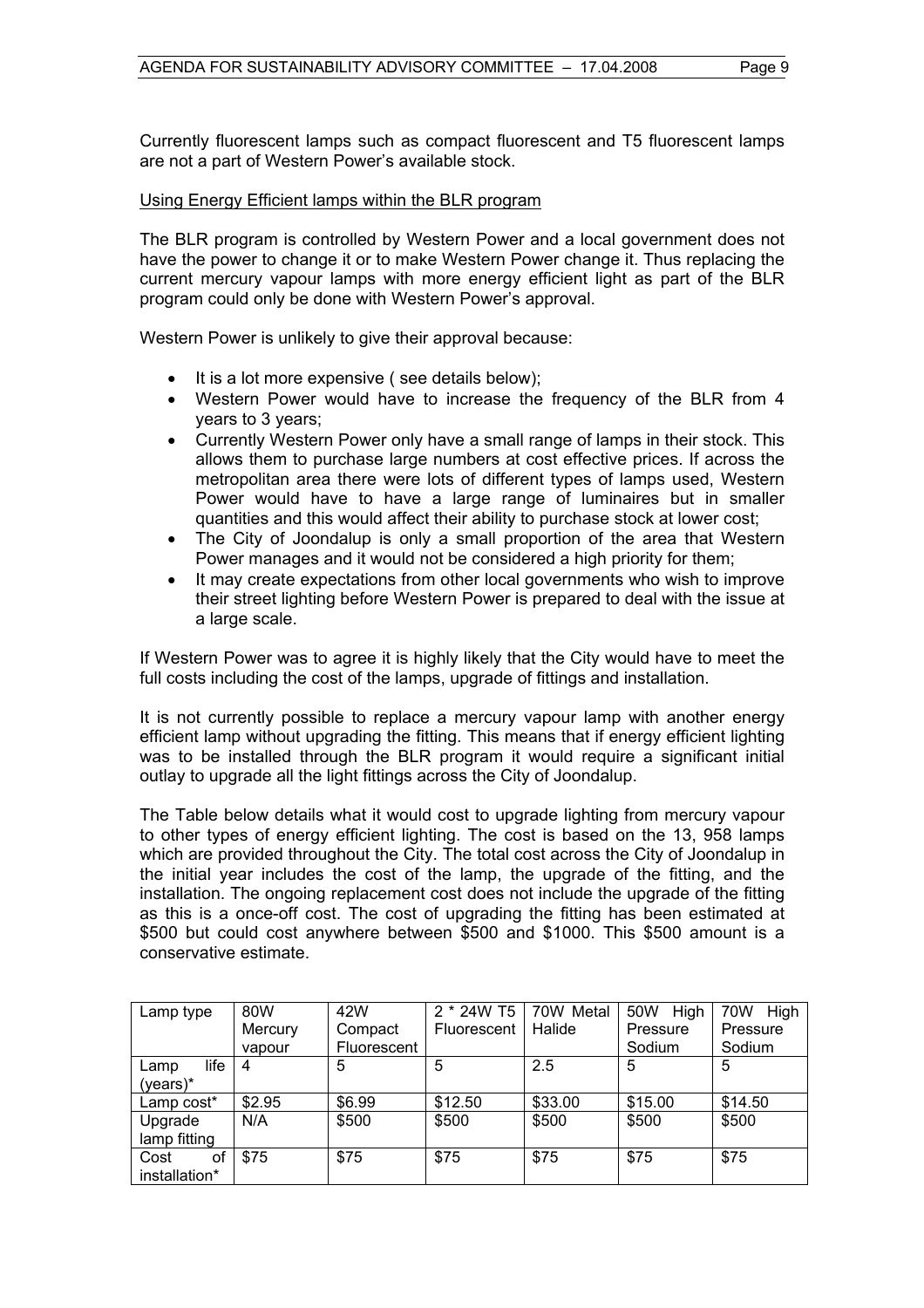| Total<br>cost l |             | \$8,123,416 | $\frac{1}{2}$ \$8,200,325 | \$8,456,464               | \$8,235,220 | \$8.228.241 |
|-----------------|-------------|-------------|---------------------------|---------------------------|-------------|-------------|
| across COJ      |             |             |                           |                           |             |             |
| initial<br>ın   |             |             |                           |                           |             |             |
| vear            |             |             |                           |                           |             |             |
| Ongoing         | \$1,088,026 | \$1,144,416 | $\frac{1}{2}$ \$1,221,325 | $\frac{1}{2}$ \$1,507,464 | \$1,256,220 | \$1.249.241 |
| replacement     |             |             |                           |                           |             |             |
| cost            |             |             |                           |                           |             |             |

(\*Source: Sage Consulting Engineers, 2007)

(Note that those with a shorter lamp life will incur greater costs as they will have to be replaced more frequently).

The compact fluorescent and fluorescent lamps listed in the Table above are not currently available from Western Power (not part of their stock). They are unlikely to order them in for a small area as the costs would be very high.

Thus to replace mercury vapour with more energy efficient lighting would cost over \$8 million (this is a conservative estimate and could in reality cost over \$10 million). As this would simply be utilising the existing poles where the pole height and spacing is inadequate to meet Australian Standards, the lighting would remain sub standard. Thus the City would spend over \$8 million dollars and improve our energy efficiency but would still have sub standard lighting. The City would also incur higher ongoing replacement costs than the existing mercury vapour lamps. This is estimated to range from a 5% increase for compact fluorescent to a 44% increase for metal halide. Finally it should be noted that the cost to replace the existing street lighting system for the City could be equated to an approximate 20% increase in rates per household.

Even without the consideration of cost it would be highly inappropriate for the City to upgrade lighting and not upgrade it to Australian Standards. The City has a duty of care to its residents and the public to ensure that any new lighting installations or upgrades of lighting meet Australian Standards. To meet Australian Standards would require a comprehensive on-ground assessment of current street lighting and a redesign and re-installation of the street lighting system so that the lighting coverage meets Australian Standards. The cost of this is not possible to determine without a thorough analysis but it would be anywhere between \$20 - \$80 million dollars.

#### City of Joondalup Public Lighting Practices

The City of Joondalup only manages small areas of street lighting, see attached map. The City has been proactive in installing and/or trialling energy efficient lighting in these areas. All new lighting installations funded out of the Capital works program utilise energy efficient lighting and upgrades of lighting are undertaken on a cost effective basis. Some examples are detailed below:

- Metal Halide and High Pressure Sodium lamps have been used at Sorrento Beach North Redevelopment, Tom Simpson Park (which also uses power switching to reduce energy costs after 9.00pm), Kanangra Park path lighting to Greenwood Train Station as well as most carpark lighting;
- The newer suburbs of Burns Beach and Harbour Rise Estate, Hillarys have Metal Halide;
- Metal Halide and Fluorescent lamps are being trialled in the City Centre as a replacement for mercury vapour lamps;
- The Beach Road Felgate Place public access way lighting project is currently under development and will use LED fittings on a trial basis;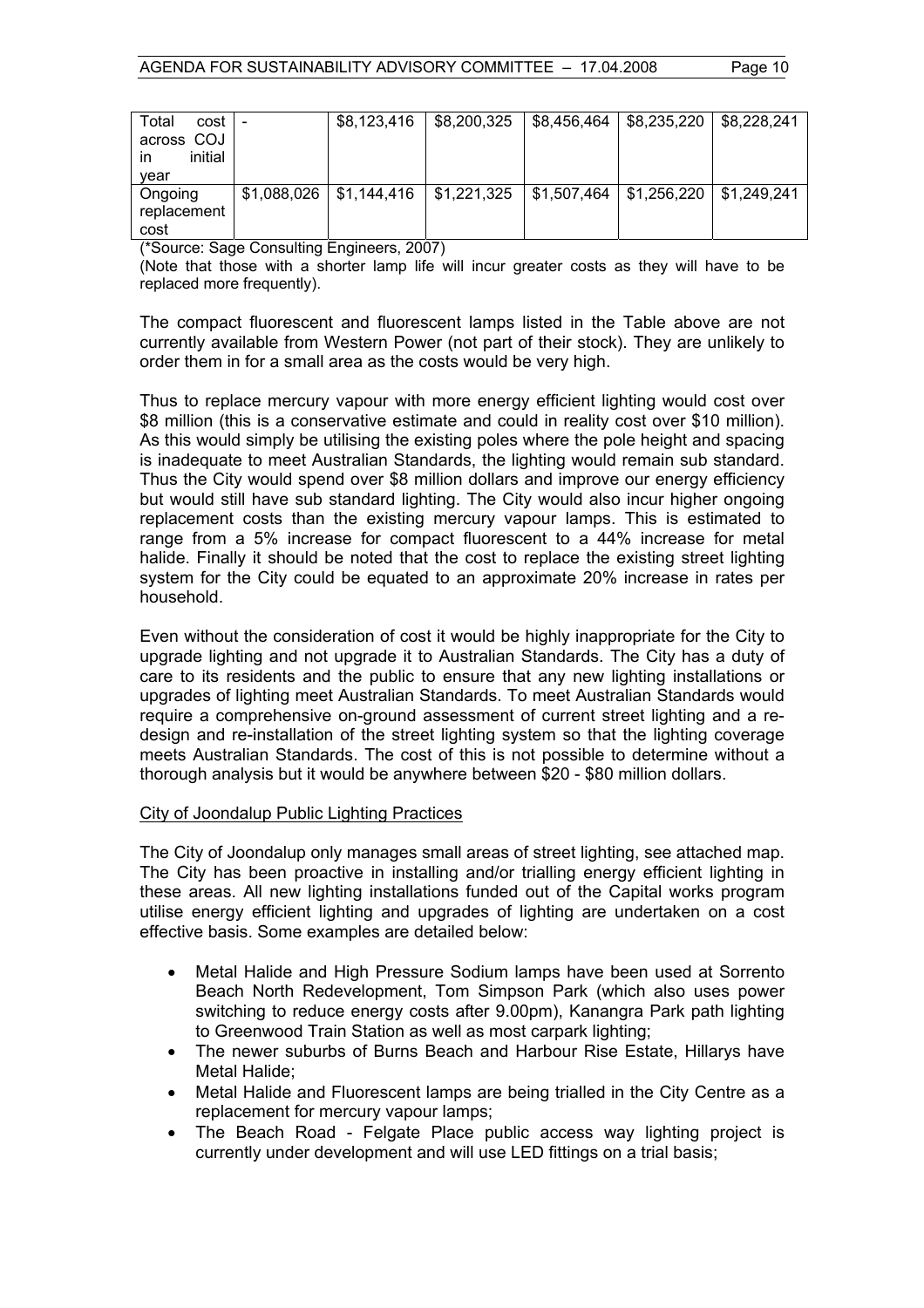- The City is currently undertaking trials of new luminaires for parts of Boas Avenue, Reid Promenade, Upney Mews and Joondalup Drive which will be finalised in April/May 2008;
- The remaining stages of Iluka will use metal halide or compact fluorescent.

#### **Link to Strategic Plan:**

| Key Focus Area |  | Natural Environment |                                                           |  |  |
|----------------|--|---------------------|-----------------------------------------------------------|--|--|
| Strategy 2.1.5 |  |                     | The City reduces its greenhouse emissions and assists the |  |  |
|                |  |                     | public to reduce community emissions.                     |  |  |

#### **Legislation – Statutory Provisions:**

Not Applicable.

#### **Risk Management considerations:**

If the City is installing new lighting or upgrading existing lighting it should meet AS/NZS 1158.

#### **Financial/Budget Implications:**

The cost of street lighting to local government is large. Any upgrades to street lighting whether for energy efficiency or safety and security reasons will have substantial financial implications. To obtain an accurate estimate of costs will require Western Power to provide a cost estimate for the work.

#### **Policy implications:**

Not Applicable.

### **Regional Significance:**

The issue of poorly designed street lighting and inefficient lamps which are owned and maintained by Western Power is common to all Perth Metropolitan Councils.

#### **Sustainability implications:**

The installation of energy efficient public lighting assists in the reduction of greenhouse gas emissions. However any decision to attempt to change the current status quo would require a thorough cost-benefit analysis.

#### **Consultation:**

Not Applicable.

#### **COMMENT**

Western Power is unlikely to be enthusiastic to any approach to change the types of fittings they use in the Bulk Lamp Replacement program. If Western Power was to agree it is highly likely that the City would have to cover the cost. The cost to upgrade the lighting as part of the maintenance schedule is high and will still not deliver quality Australian standard lighting for the City.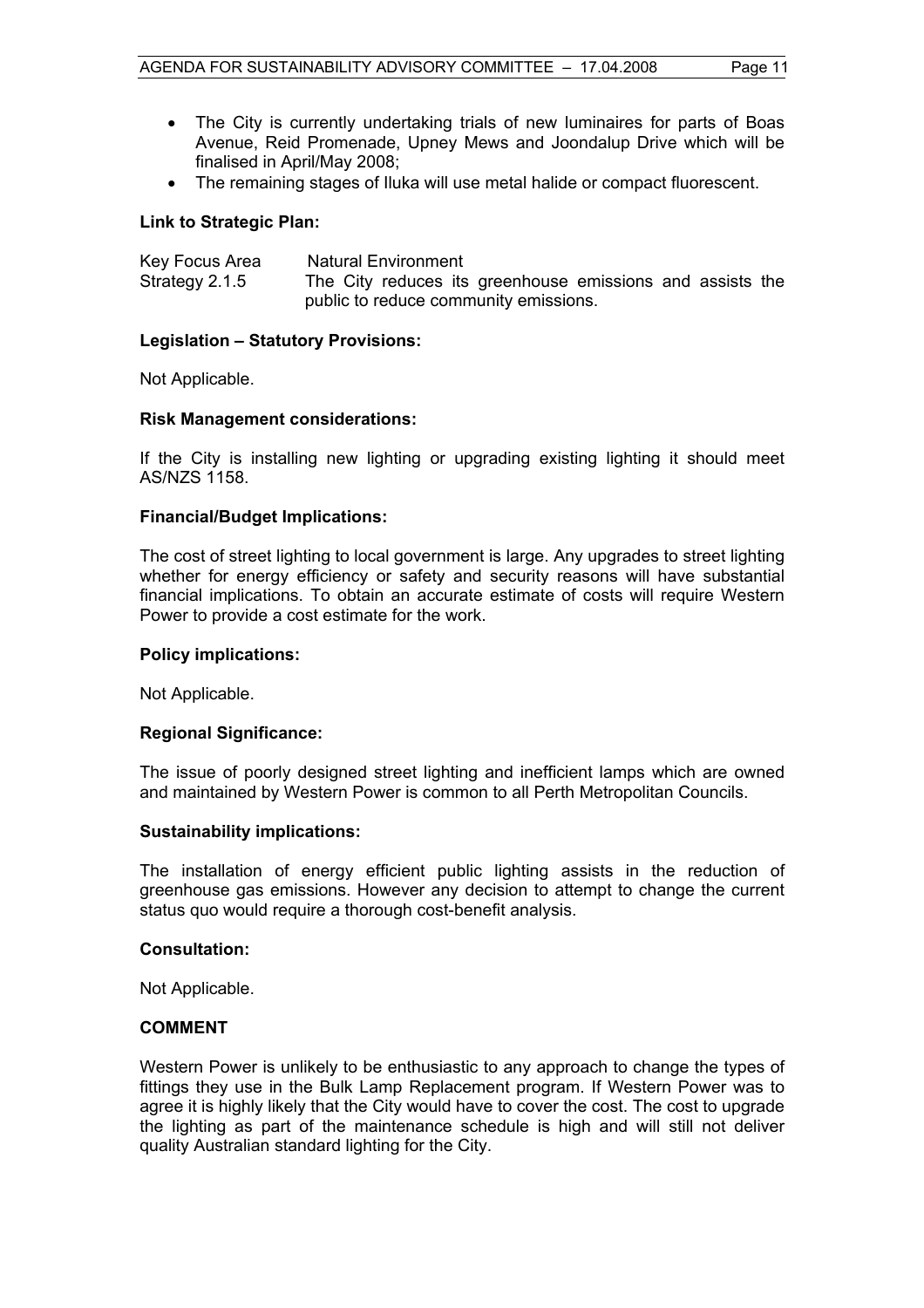The financial position of the City does not readily allow for new activities and services to be undertaken without impacting on rates levied, service levels or provisions of community facilities already in adopted programs. It is important that the City does not position itself to incur cost shifting from State Government agencies.

It would be prudent for the City to wait until Western Power was willing to upgrade the street light system including adding additional lights where needed so that lighting meets Australian Standards rather than just upgrading the fitting and the lamps to a sub standard level.

Given that the issue is prevalent to the entire metropolitan area the most effective way to reach a solution is through a high level government approach including WALGA, the State Government and local politicians.

#### **ATTACHMENTS**

Attachment 1 Map – City of Joondalup Street Lighting Responsibilities

#### **VOTING REQUIREMENTS**

Simple Majority.

#### **RECOMMENDATION**

**That the Sustainability Advisory Committee NOTES:** 

- **1 that the City will CONTINUE to install energy efficient lighting in the areas in which it has responsibility;**
- **2 that the City has encouraged the Western Australian Local Government Association to negotiate with Western Power for improved street lighting that improves safety and energy efficiency.**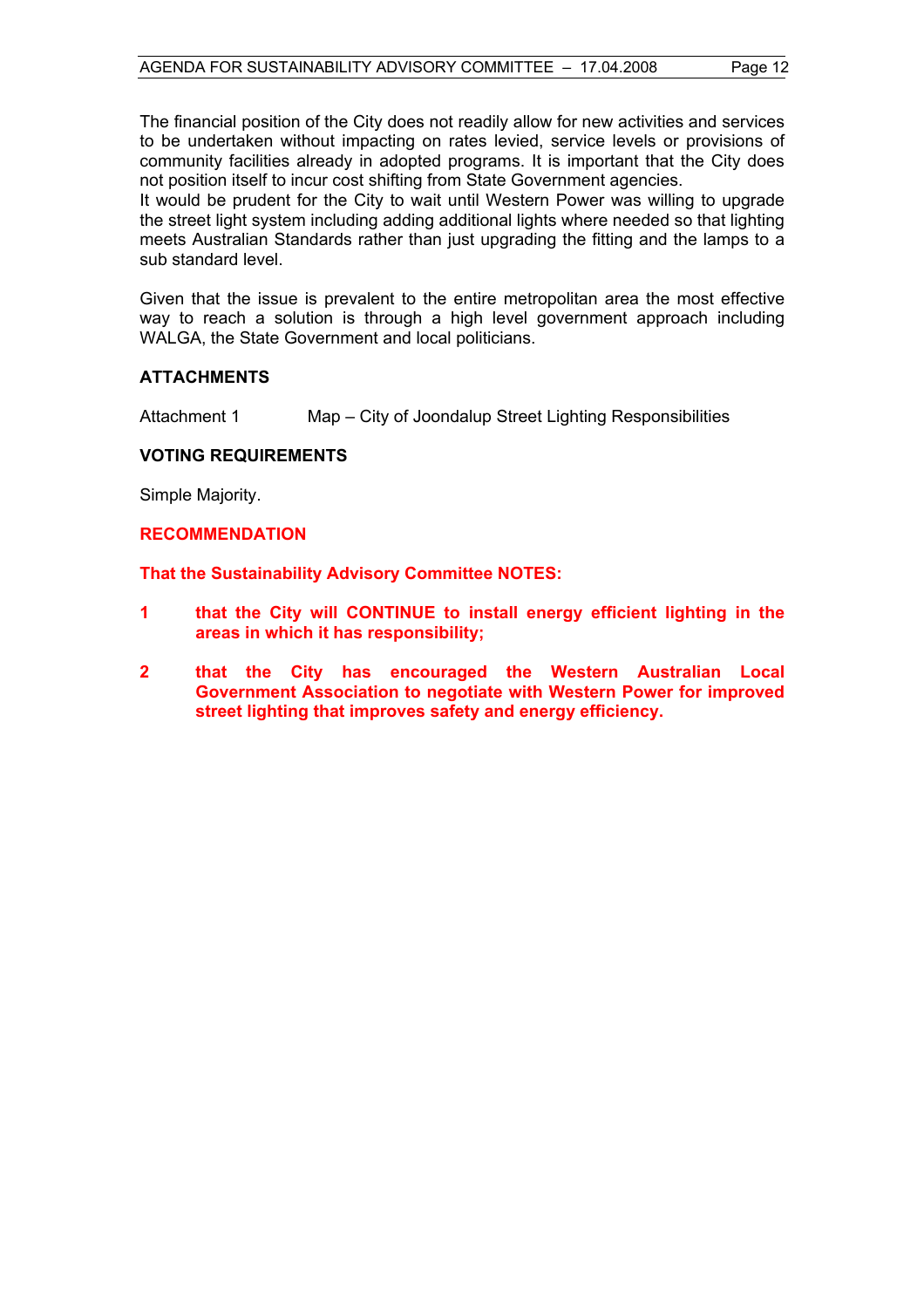# **ITEM 3 INCENTIVES FOR FUEL EFFICIENT VEHICLES [59091]**

**WARD:** All

**RESPONSIBLE** Mr Ian Cowie **DIRECTOR:** Governance & Strategy

#### **PURPOSE/ EXECUTIVE SUMMARY**

The purpose of this report is to provide an overview of the different options for providing incentives for fuel efficient vehicles as part of the CBD parking policy, other than assignment of parking bays for motorcycles and scooters.

It is recommended that due to administrative difficulties with delivery and enforcement that no incentives are included in the CBD parking policy at this time.

#### **BACKGROUND**

At the Sustainability Advisory Committee meeting held on 21 February 2008 it was requested that the City *"explores the opportunity for incentives for fuel efficient vehicles to be included in the CBD parking policy currently being developed".*

The City is introducing paid parking within the Joondalup City Centre as a means of regulating parking use and to provide additional revenue for the provision of future parking facilities as demand requires.

The introduction of paid parking is an important step in managing transport in the City of Joondalup. Creating a cost for parking increases the cost of the journey for visitors and commuters to the City Centre and creates an incentive for people to use alternative transport to the City Centre.

With the Joondalup train station nearby, a free bus service (Joondalup CAT) and numerous cycling routes leading to the City Centre, opportunities for using alternative transport are high.

#### **DETAILS**

There are several options for introducing incentives within the CBD parking policy for fuel efficient vehicles. These options and the potential for their implementation are detailed below, however, consideration is still required as to what would be classified as a fuel efficient vehicle i.e. 2 cylinder or 4 cylinder vehicles, LPG, bio diesel and hybrid vehicles.

#### **Issues and options considered:**

#### Option 1: Restrict inefficient vehicles from parking in the City Centre

As part of the parking policy inefficient vehicles could be restricted from parking in the City Centre. This would not only be difficult and expensive to administer and monitor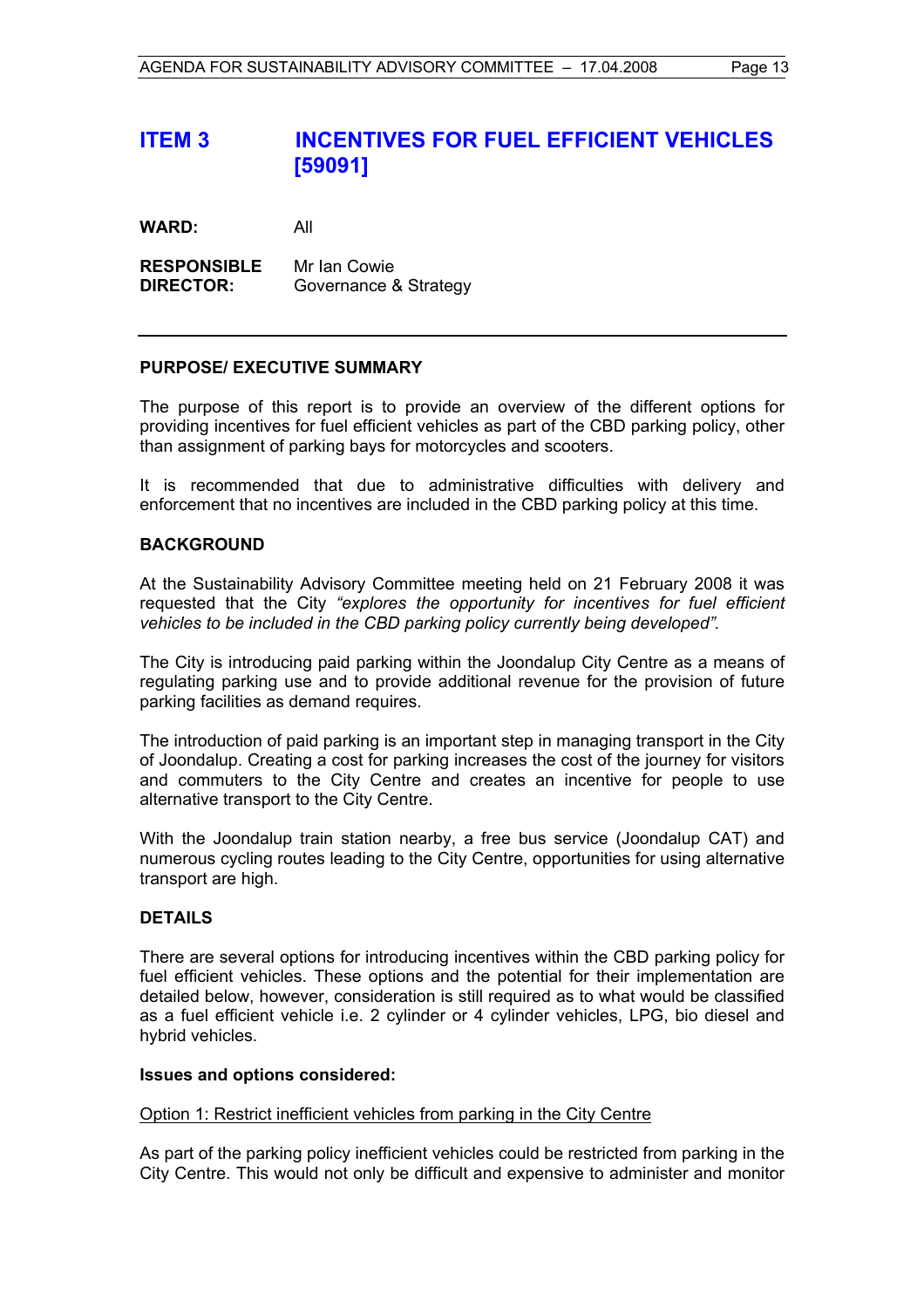but would, most likely, be highly unpopular with many members of the public. This option is not recommended.

#### Option 2: Lower parking rate for fuel efficient vehicles

The CBD parking policy will utilise differential parking rates for short term parking and long term parking. It is also possible to utilise differential parking rates for different vehicles dependent on their fuel efficiency.

The benefit of this is that it would create a financial incentive for people who park in Joondalup City Centre to have more fuel efficient vehicles. However, given that the proposed parking rates are quite low, this financial incentive may not be high enough to make a significant difference (even if fuel efficient vehicles were given a discount of 50%).

There are a number of difficulties with this option. Firstly, there could be confusion from the public when purchasing their ticket as to whether the vehicle is a 'fuel efficient' vehicle or not. Clear information would have to be given to the public at the time of purchasing the ticket as to what vehicles are considered fuel efficient.

Secondly, Parking Officers who are providing infringements would have to be able to identify what vehicles are fuel efficient. In some instances this may be difficult particularly for LPG or bio diesel vehicles.

Thirdly, due to long lead times, parking machines have already been purchased for the CBD area. Consequently, it is not possible at this stage to change the type and value of parking rates. One way to overcome this would be to provide 'refunds' to people on presentation of their ticket and proof of the fuel efficiency of their vehicle. This would require a fair amount of inefficient administrative work as people would have to provide 'proof' that their vehicle is fuel efficient. Such a proposal would also be expensive.

#### Option 3: Free parking for fuel efficient vehicles

Given the difficulty with providing differential parking rates, an alternative is to make fuel efficient vehicles exempt from parking fees. Depending on the scope of what is designated as a fuel efficient vehicle, this could result in a considerable loss in revenue for the City. It would also require a high degree of enforcement to ensure it is not taken advantage of. Rangers would need to be able to clearly identify what is classed as a fuel efficient vehicle.

One way to overcome this would be to define what a fuel efficient vehicle is and invite residents to apply for a sticker that they could place on the vehicle identifying it as a fuel efficient vehicle. They could then park for free and the Ranger will be able to identify that they are exempt from parking fees. However this would not work for people who drive fuel efficient vehicles but were only occasional visitors to the City as they are unlikely to apply for a sticker in advance. Thus it would only work for regular visitors with fuel efficient cars who applied for the sticker.

While this option is likely to be highly popular with those who have fuel efficient vehicles, those who do not currently have fuel efficient vehicles may consider it unfair. It could even be considered inequitable for lower income earners who cannot afford vehicle models that are more likely to be fuel efficient.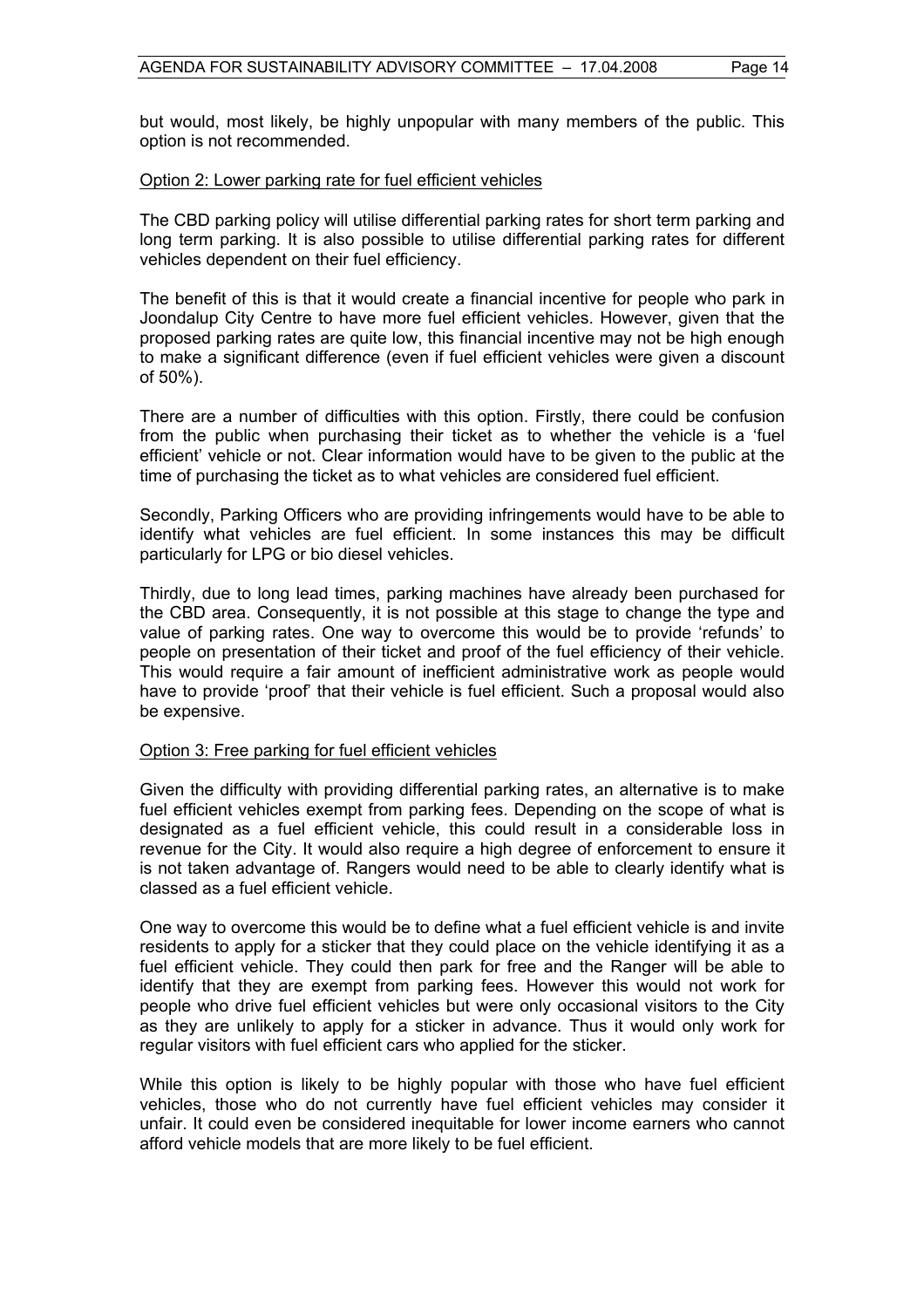For someone who commutes to Joondalup every day for work (230 days per year) and was to pay \$3 per day for parking the saving in parking fees would be \$690. This may not be enough to encourage someone to purchase a different vehicle unless they were already considering it.

#### Option 4: High priority parking for fuel efficient vehicles

Rather than altering the parking rates, an alternative incentive is to reserve high priority parking spaces for fuel efficient vehicles, similar to how shopping centres have recently started reserving high priority parking spaces for mothers with prams.

This option will provide a reward for those who have fuel efficient vehicles and as demand for parking in the City Centre grows, the value of these high priority bays will grow and create more and more of an incentive.

These bays would have to be clearly identified and information would have to be provided as to what types of vehicles are allowed to park there. Again, Rangers who are providing infringements would have to be able to identify what vehicles are fuel efficient. If the bays are not monitored and enforced effectively it is likely that they will be used inappropriately and their ability to provide an incentive will be negligible.

#### **Link to Strategic Plan:**

| Key Focus Area<br>Strategy 2.2.4 | <b>Natural Environment</b><br>The City will promote and support sustainable transport<br>opportunities. |
|----------------------------------|---------------------------------------------------------------------------------------------------------|
| Key Focus Area                   | <b>Economic Prosperity and Growth</b>                                                                   |
| Strategy 4.1.4                   | The City implements its CBD Parking Strategy                                                            |

#### **Legislation – Statutory Provisions:**

Not Applicable.

#### **Risk Management considerations:**

There is the risk that the City could marginalise low income earners who cannot afford fuel efficient vehicles.

#### **Financial/Budget Implications:**

If financial incentives are included in the CBD parking policy the amount of revenue collected through parking fees may be reduced. This would be dependant on the type and value of incentives offered.

#### **Policy implications:**

If fuel efficiency incentives are to be pursued it would need to be included in the CBD parking policy.

# **Regional Significance:**

Not Applicable.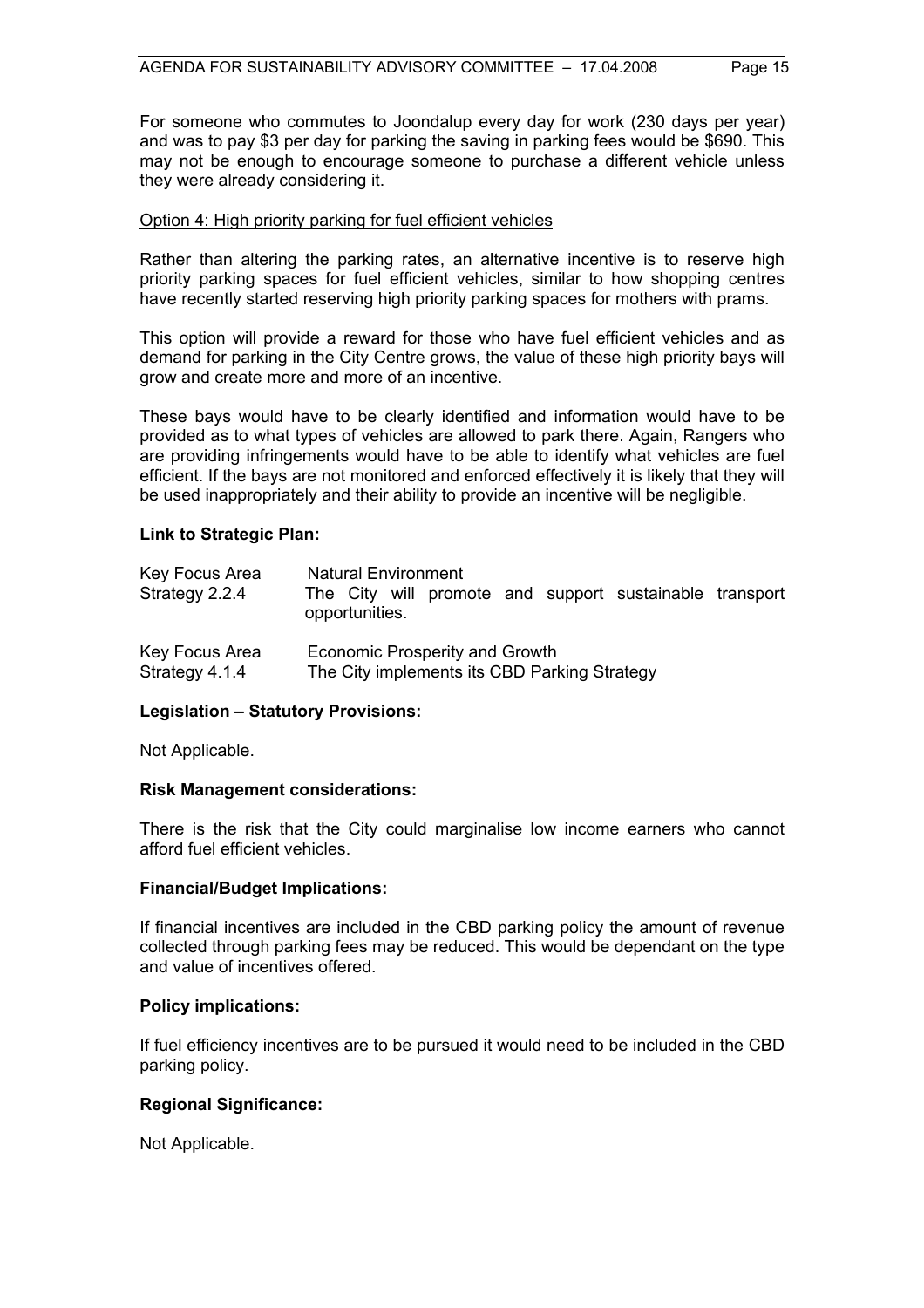#### **Sustainability implications:**

The introduction of incentives for fuel efficient vehicles, if effective, could lead to a reduction in greenhouse gases by encouraging people to move towards more fuel efficient vehicles.

#### **Consultation:**

Not Applicable.

### **COMMENT**

The introduction of incentives for fuel efficient vehicles is likely to be expensive as well as administratively difficult to deliver and enforce. The incentives are unlikely to be significant enough to encourage people to change their vehicle type; however, it would provide a reward to those who are already utilising fuel efficient vehicles as their main source of transport.

The introduction of incentives may create some positive publicity for the City and show that it is genuinely trying to create positive environmental outcomes. However it may also be unpopular with the majority of the community that do not have fuel efficient vehicles and may feel that they are being unfairly targeted.

# **ATTACHMENTS**

Not Applicable.

# **VOTING REQUIREMENTS**

Simple Majority.

# **RECOMMENDATION**

**That the Sustainability Advisory Committee NOTES that due to administrative difficulties with delivery and enforcement that no incentives are included in the CBD parking policy at this time.**